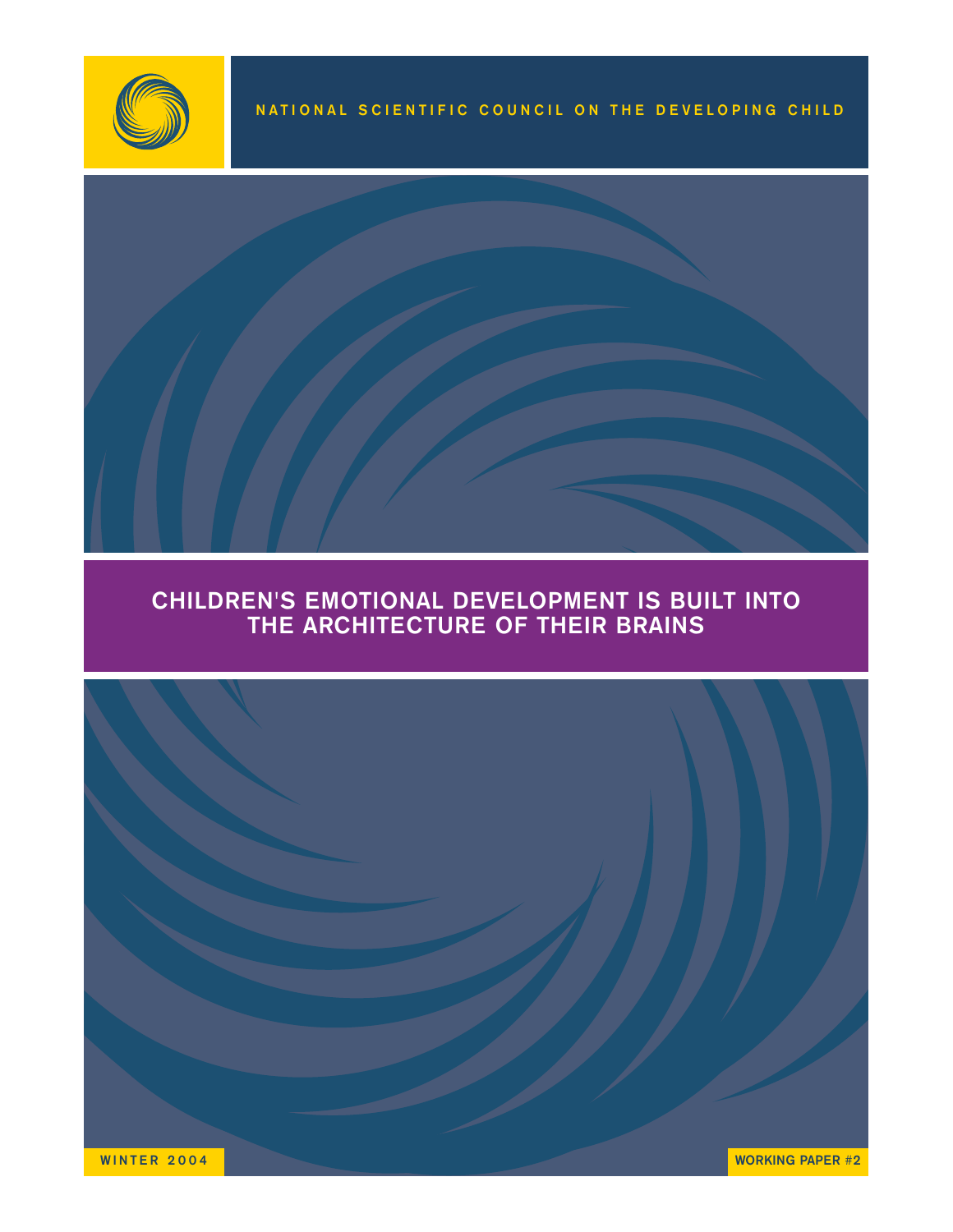# COUNCIL MEMBERS

#### Jack P. Shonkoff, M.D. (Chair)

Samuel F. and Rose B. Gingold Professor of Human Development and Social Policy The Heller School for Social Policy and Management Brandeis University

#### Judy Cameron, Ph.D.

Professor of Psychiatry University of Pittsburgh

Senior Scientist Oregon National Primate Research Center

Greg Duncan, Ph.D. Edwina S. Tarry Professor of Education and Social Policy Northwestern University

**Director** Joint Center for Poverty Research Northwestern University and University of Chicago

Nathan Fox, Ph.D. Professor of Human Development University of Maryland, College Park

William Greenough, Ph.D. Swanlund Professor of Psychology Psychiatry and Cell and Structural Biology

**Director** Center for Advanced Study University of Illinois, Urbana-Champaign

### Megan Gunnar, Ph.D.

Distinguished McKnight University Professor Institute of Child Development University of Minnesota

Eric Knudsen, Ph.D. Edward C. and Amy H. Sewall Professor of Neurobiology Stanford University School of Medicine

> Pat Levitt, Ph.D. Professor of Pharmacology

**Director** Kennedy Center for Human Development Vanderbilt University

#### Betsy Lozoff, M.D.

Professor of Pediatrics University of Michigan Medical School

Research Professor Center for Human Growth and Development University of Michigan

#### Charles A. Nelson, Ph.D.

Richard David Scott Professor of Pediatrics Harvard University Medical School

Director of Research Developmental Medicine Center, Boston Children's Hospital

#### Deborah Phillips, Ph.D.

Professor of Psychology Co-Director Center for Research on Children Georgetown University

#### Ross Thompson, Ph.D.

Professor of Psychology University of California, Davis

SECOND PRINTING – APRIL 2006

# NATIONAL SCIENTIFIC COUNCIL ON THE DEVELOPING CHILD

is a multidisciplinary collaboration of leading scientists in early childhood and early brain development. Its mission is to bring sound and accurate science to bear on public decision-making affecting the lives of young children.

For more information on the Council and the science of early childhood, please see www.developingchild.net.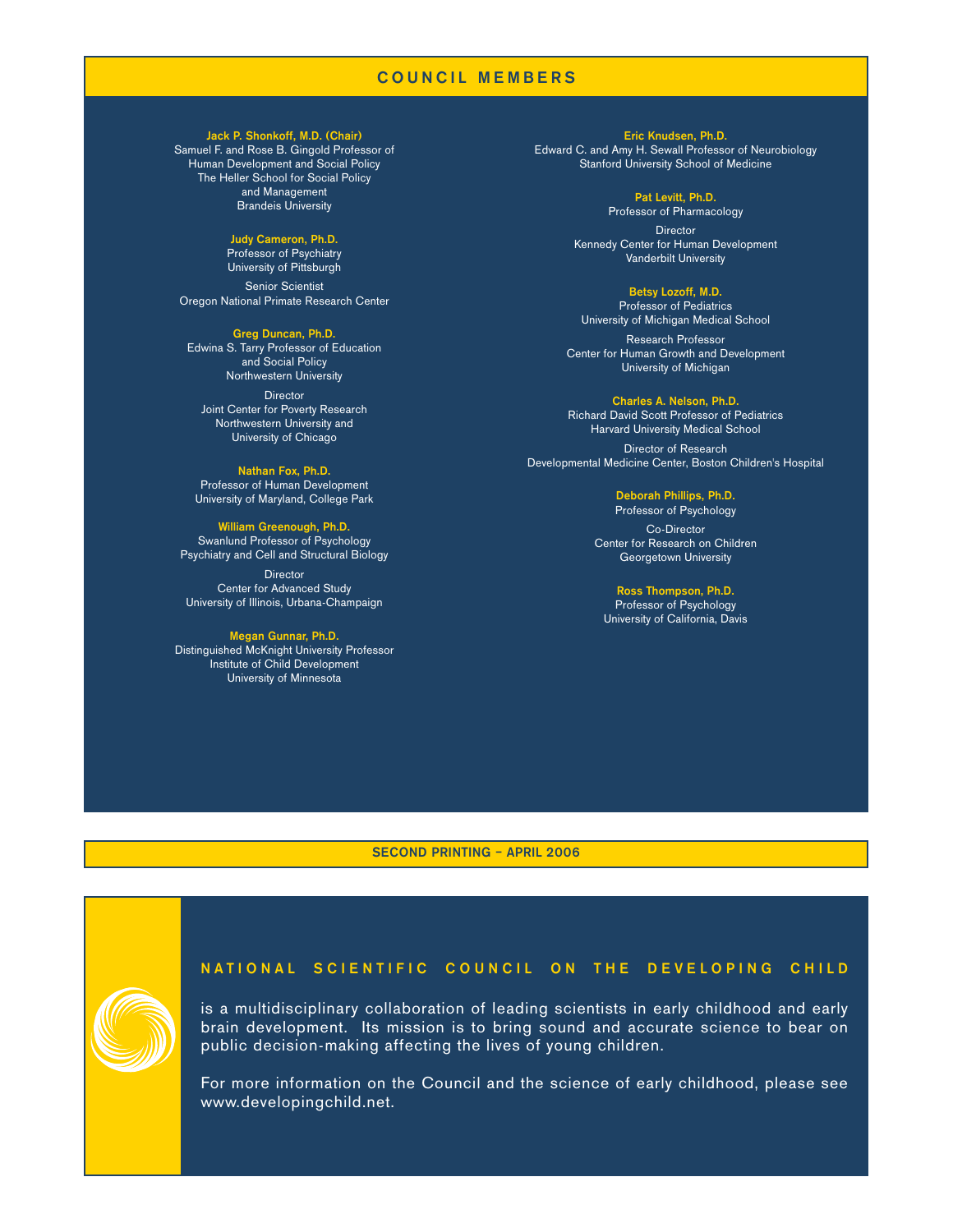## THE ISSUE

A growing body of scientific evidence tells us that emotional development begins early in life, that it is a critical aspect of the development of overall brain architecture and that it has enormous consequences over the course of a lifetime. These findings have far-reaching implications for policy makers and parents, and therefore demand our attention.

From birth, children rapidly develop their abilities to experience and express different emotions, as well as their capacity to cope with and manage a variety of feelings.<sup>1,2,3</sup> The development of these capabilities occurs at the same time as a wide range of highly visible skills in mobility (motor control), thinking (cognition) and communication (language).4 Yet, emotional development often receives relatively less recognition as a core emerging capacity in the early childhood years.

The foundations of social competence that are developed in the first five years are linked to emotional well-being and affect a child's later ability to functionally adapt in school and to form successful relationships throughout life.5,6,7,8 As a person develops into adulthood, these same social skills are essential for the formation of lasting friendships and intimate relationships, effective parenting, the ability to hold a job and work well with others, and for becoming a contributing member of a community.<sup>9,10</sup>

Disregarding this critical aspect of the developing child can lead parents and policy makers to underestimate its importance and to ignore the foundation that emotions establish for later growth and development. Thus, it is essential that young children's feelings get the same level of attention as their thinking. In fact, learning to manage emotions is more difficult for some children than learning to count or read and may, in some cases, be an early warning sign of future psychological problems. The failure to address difficulties in this equally important domain can result in missed opportunities for interventions. Had they been initiated early, these interventions could have yielded tremendous benefits for large numbers of children and for society.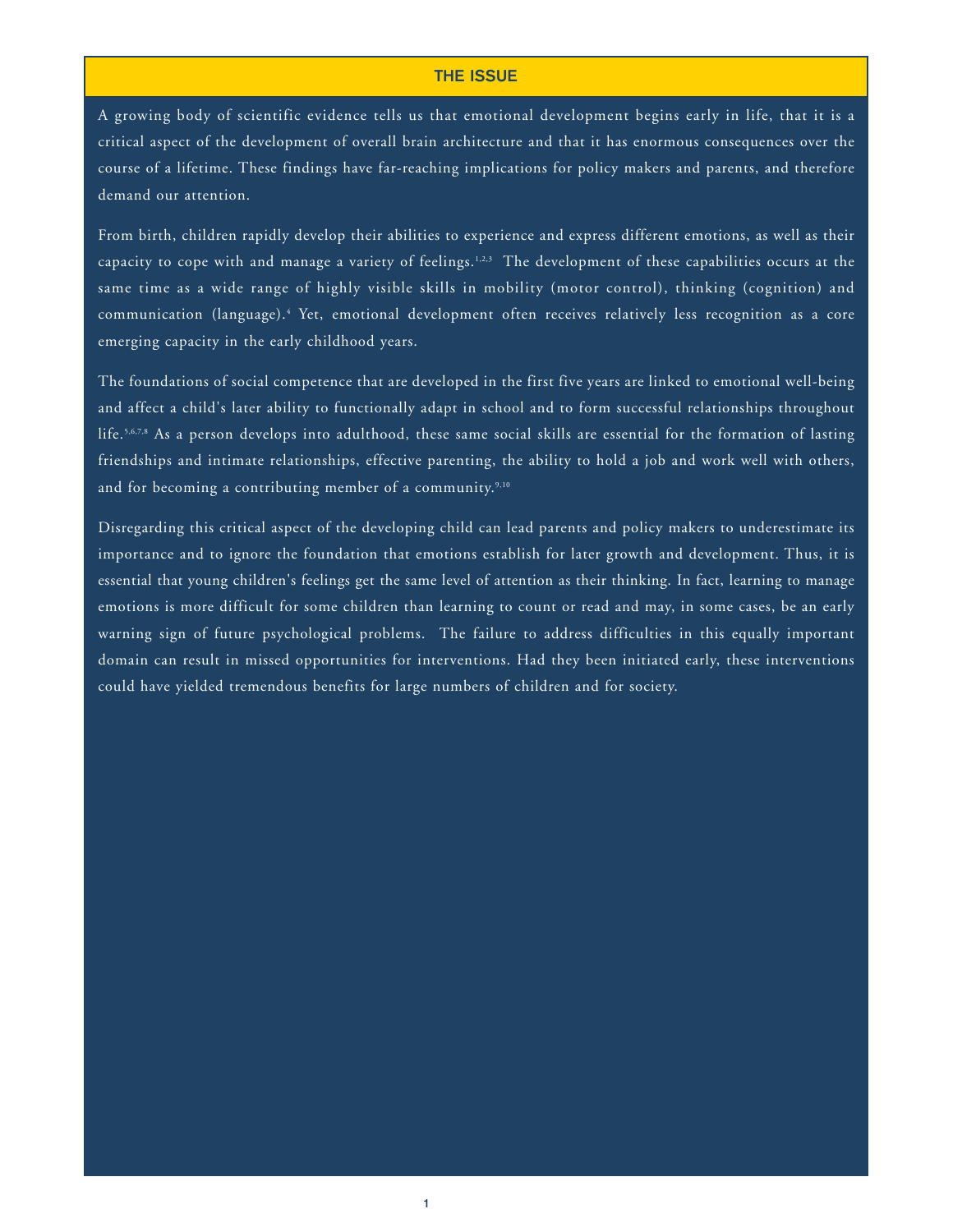## WHAT SCIENCE TELLS US

The core features of emotional development include the ability to identify and understand one's own feelings, to accurately read and comprehend emotional states in others, to manage strong emotions and their expression in a constructive manner, to regulate one's own behavior, to develop empathy for others and to establish and sustain relationships.<sup>2,11,12</sup>

Emotional development is actually built into the architecture of young children's brains in response to their individual personal experiences and the influences of the environments in which they live. In fact, emotion is a biologically based aspect of human functioning that is "wired" into multiple regions of the central nervous system that have a long history in the evolution of our species.<sup>13,14,15,16,17</sup> These growing interconnections among brain circuits support the emergence of increasingly mature emotional behavior, particularly in the preschool years. Stated simply, as young children develop, their early emotional experiences literally become embedded in the architecture of their brains. Here is what we know:

The emotional experiences of newborns and young infants occur most commonly during periods of interaction with a caregiver (such as feeding, comforting and holding).8,11,18,19 Infants display distress and cry when they are hungry, cold, wet or in other ways uncomfortable, and they experience positive emotions when they are fed, soothed and held. During this early period, children are incapable of modulating the expression of overwhelming feelings, and they have limited ability to control their emotions in the service of focusing or sustaining attention.<sup>13</sup> Associations between positive emotions and the availability of sensitive and responsive caregiving are strengthened during infancy in both behavior and brain architecture.<sup>20</sup>

- $\bullet$  The emotional states of toddlers and preschoolers are much more complex.<sup>21</sup> They depend on their emerging capacities to interpret their own personal experiences and understand what others are doing and thinking, as well as to interpret the nuances of how others respond to them.<sup>2,11, 22,23</sup> As they (and their brains) build on foundations that are established earlier, they mature and acquire a better understanding of a range of emotions. They also become more capable of managing their feelings, which is one of the most challenging tasks of early childhood.<sup>3,24,25,26,27</sup>
- By the end of the preschool years, children who have acquired a strong emotional foundation have the capacity to anticipate, talk about and use their awareness of their own and others' feelings to better manage everyday social interactions.2,11 Their emotional repertoires have expanded dramatically and now include such feelings as pride, shame, guilt, and embarrassment — all of which influence how individuals function as contributing members of a society.<sup>21,28</sup> Throughout the early childhood years, children develop increasing capacities to use language to communicate how they feel and to gain help without "melting down," as well as to inhibit the expression of emotions that are inappropriate for a particular setting.<sup>3,29</sup>

NATIONAL SCIENTIFIC **OUNCIL** ON THE DEVELOPING CHILD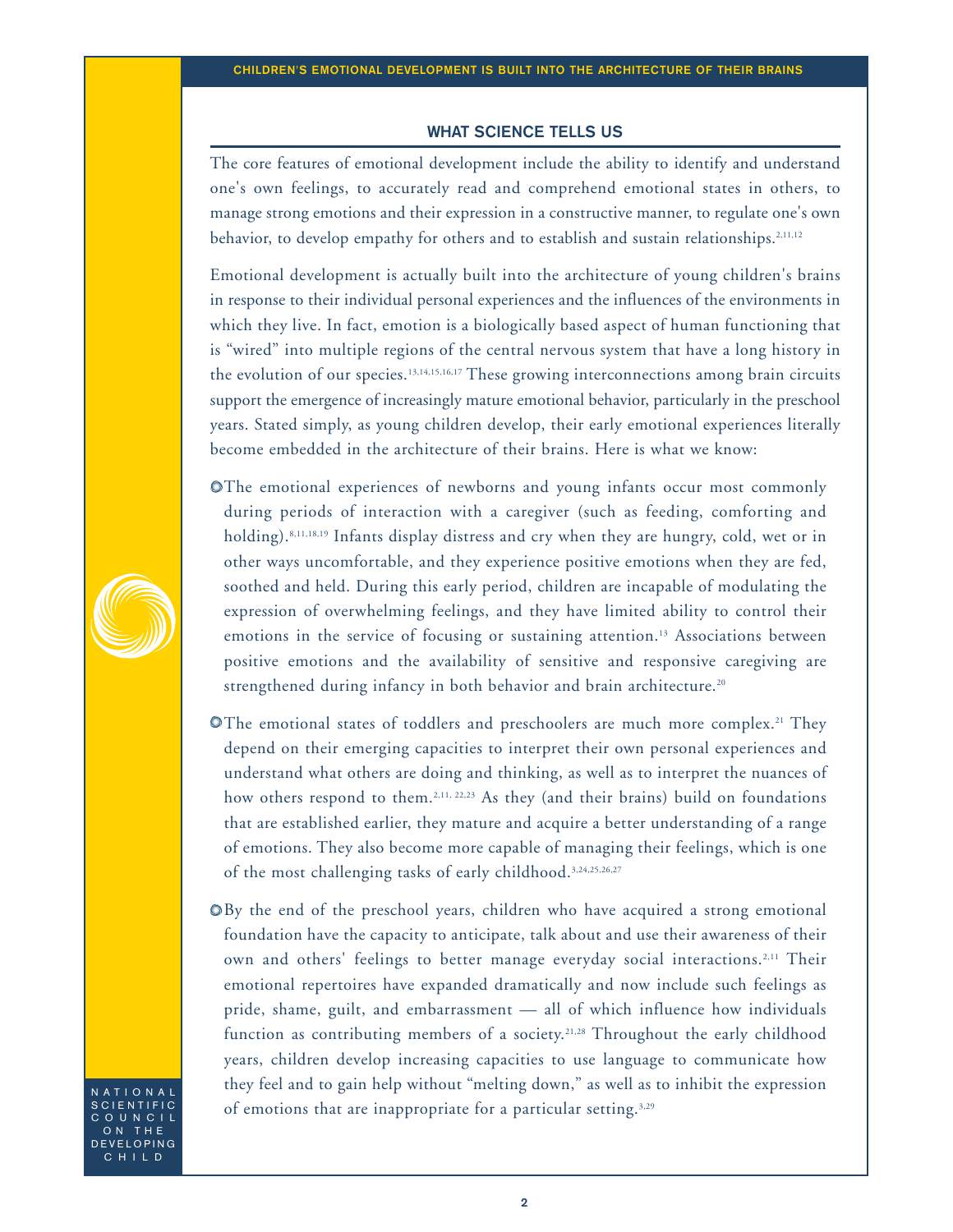- When feelings are not well managed, thinking can be impaired. Recent scientific advances have shown how the interrelated development of emotion and cognition relies on the emergence, maturation and interconnection of complex neural circuits in multiple areas of the brain, including the prefrontal cortex, limbic cortex, basal forebrain, amygdala, hypothalamus and brainstem.30 The circuits that are involved in the regulation of emotion are highly interactive with those that are associated with "executive functions" (such as planning, judgment and decision making), which are intimately involved in the development of problem-solving skills during the preschool years.31 In terms of basic brain functioning, emotions support executive functions when they are well regulated but interfere with attention and decision making when they are poorly controlled.<sup>19,32,33,34,35</sup>
- We now know that differences in early childhood temperament ranging from being extremely outgoing and adventurous to being painfully shy and easily upset by anything new or unusual — are grounded in one's biological makeup.<sup>36,37</sup> These variations lead to alternative behavioral pathways for young children as they develop individual strategies to control their emotions during the preschool years and beyond. They also present diverse challenges for parents and other adults who must respond differently to different kinds of children.38 When it comes to finding the "best" approach for raising young children, scientists tell us that one size does not fit all.<sup>39</sup>
- Young children are capable of surprisingly deep and intense feelings of sadness (including depression), grief, anxiety and anger (which can result in unmanageable aggression), in addition to the heights of joy and happiness for which they are better known.<sup>40,41,42,43</sup> For some children, the preschool years mark the beginning of enduring emotional difficulties and mental-health problems that may become more severe than earlier generations of parents and clinicians ever suspected.
- $\bullet$  The emotional health of young children or the absence of it is closely tied to the social and emotional characteristics of the environments in which they live, which include not only their parents but also the broader context of their families and communities.<sup>44,45,46,47,48</sup> Young children who grow up in homes that are troubled by parental mental-health problems, substance abuse or family violence face significant threats to their own emotional development. In fact, the experience of chronic, extreme and/or uncontrollable maltreatment has been documented as producing measurable changes in the immature brain.<sup>49,50</sup>

Children's early abilities to deal with their emotions are important not only for the foundation these capacities provide for the future, but also for the children's current social functioning with their parents, teachers and peers. In fact, differences in how young children understand and regulate their own emotions are closely associated with peer and teacher perceptions of their social competence, as well as with how well-liked they are in a child-care setting or preschool classroom.51,52,53

3

TIONAI SCIENTIFIC **OUNCIL** ON THE DEVELOPING CHILD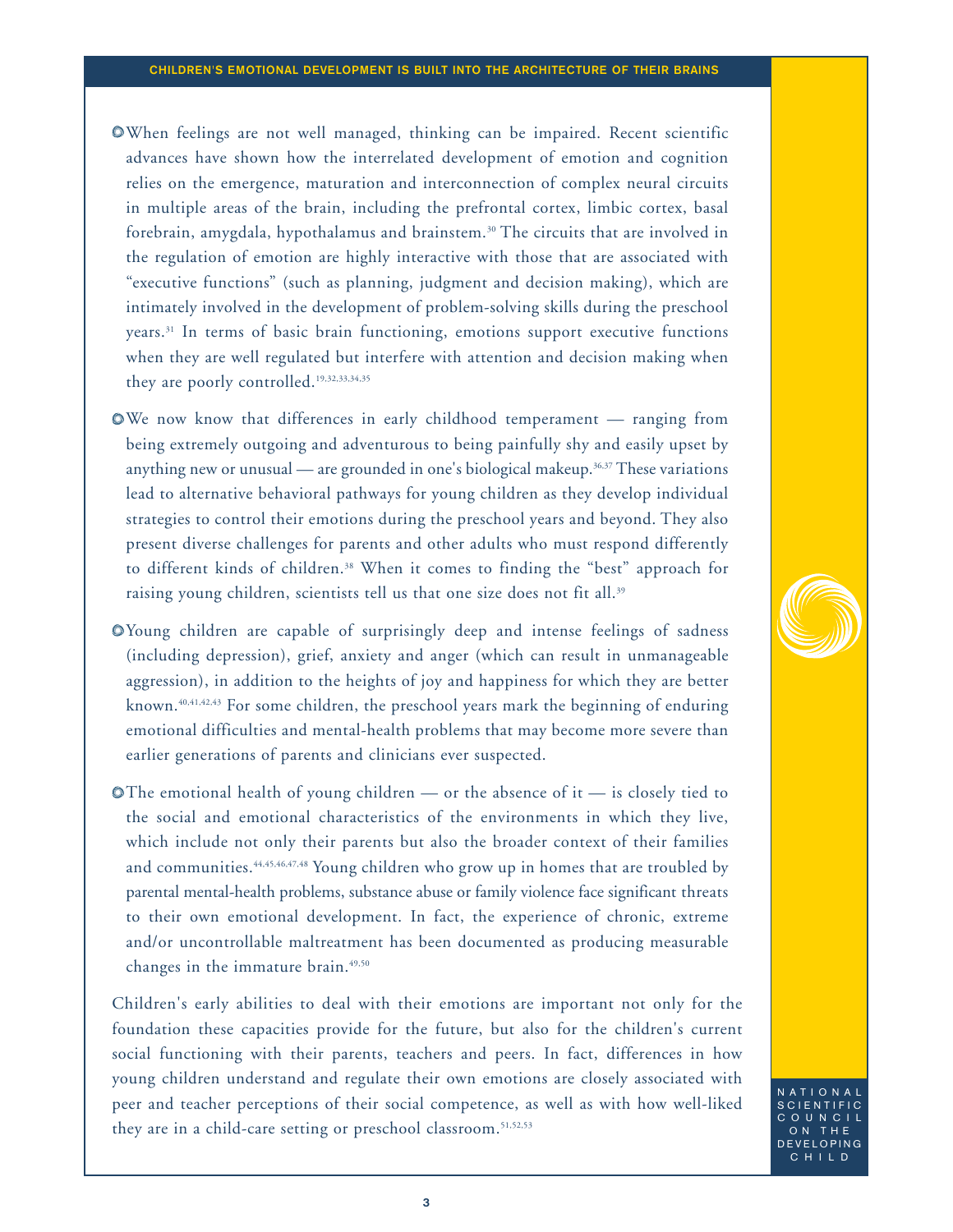## UNFOUNDED ASSERTIONS IN THE NAME OF SCIENCE

As the public's appetite for scientific information about the development of young children is whetted by exciting new findings, the risk of exaggerated or misleading messages grows. Within this context, it is essential that scientific fact be differentiated from popularly accepted fiction.

- There is no credible scientific evidence that young children who have been exposed to violence will invariably grow up to be violent adults themselves. Although these children clearly are at greater risk for adverse impacts on brain development and later problems with aggression, they are not doomed to poor outcomes, and they can be helped substantially if provided with early and appropriate treatment, combined with reliable and nurturing relationships with supportive caregivers.<sup>54</sup>
- Science does not support the claim that infants and toddlers are too young to have serious mental-health problems. In fact, young children who have experienced significant maltreatment exhibit an early childhood equivalent of post-traumatic stress disorder, which presents a predictable array of clinical symptoms that are amenable to successful therapeutic intervention.<sup>55</sup>



NATIONAL SCIENTIFIC **OUNCIL** ON THE DEVELOPING CHILD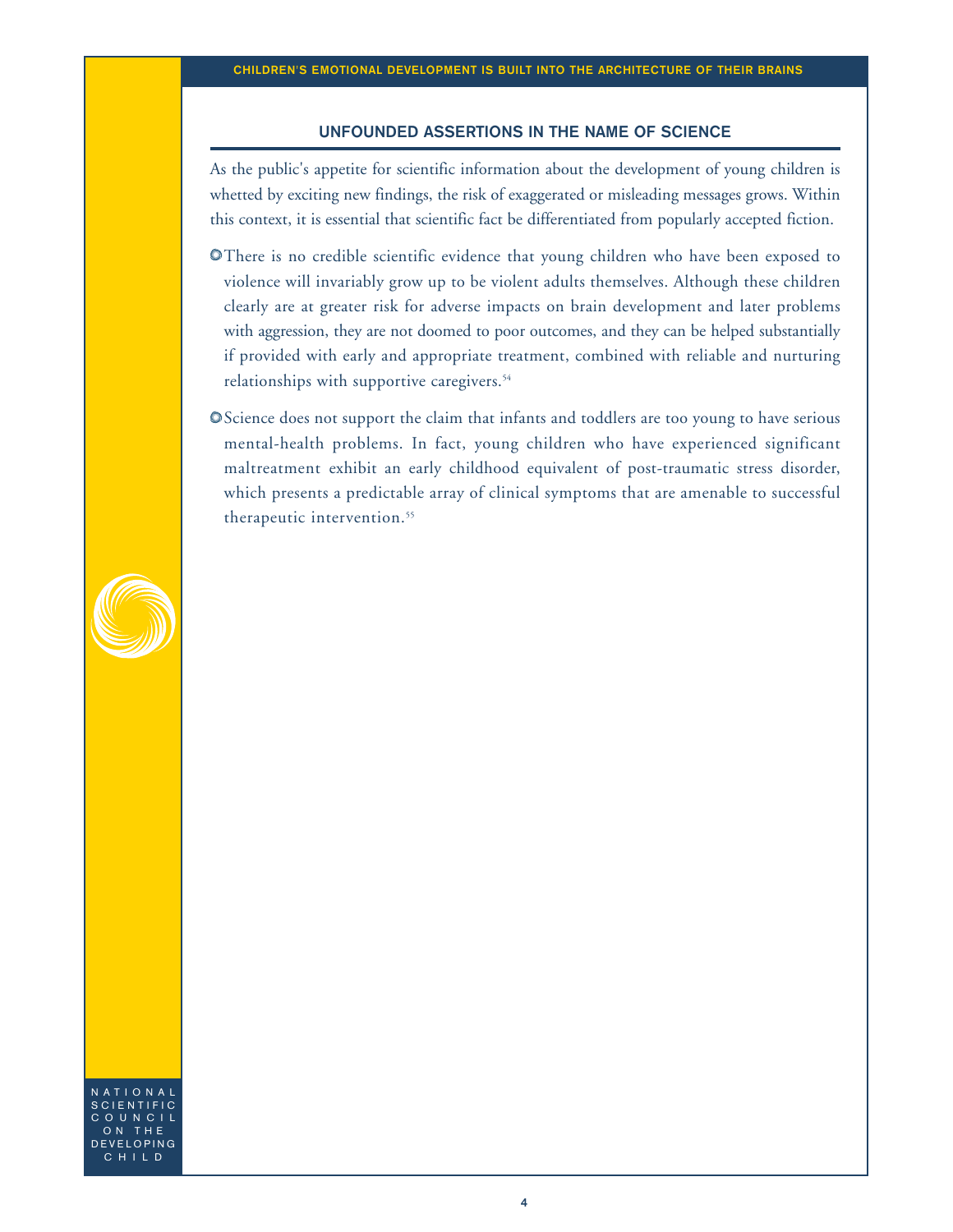## THE SCIENCE-POLICY GAP

The fact that young children have feelings is old news. The extent to which infants can experience deep emotional pain as a result of early traumas and losses is less understood. The realization that young children can have serious mental-health problems, including anxiety disorders and signs of depression accompanied by the same kind of brain changes seen on electroencephalograms in clinically depressed adults, is startling news to most people.40,44,56,57 The fact that significant and prolonged emotional distress can affect the emerging architecture of a young child's brain should be a sobering wake-up call for society as a whole.

Despite the availability of rich and extensive knowledge on the emotional and social development of young children, including its underlying neurobiology, current early-childhood policies focus largely on cognition, language, and early literacy. Policies addressing children's emotional and behavioral needs have been the exception, not the rule. This gap between what we "know" about healthy emotional development and the management of behavioral difficulties, and what we "do" through public policies and programs, is illustrated by the following examples:

- Uneven availability of support for parents and providers of early care and education to deal with common, age-appropriate behavioral challenges, such as discipline and limit setting.<sup>58</sup>
- Limited caregiver and teacher training to evaluate and deal with children who present significant emotional and/or behavioral problems in early care and education programs. This is particularly alarming in the face of recent evidence of dramatic increases in prescriptions for behavior-modifying medications to treat preschoolers.<sup>59,60</sup>
- Minimal expertise in early childhood development or "infant mental health" within child-welfare agencies that assess and treat children who have been the victims of serious maltreatment, despite extensive evidence that very young children can experience debilitating anxiety and trauma from parental abuse or neglect or from witnessing violence in their family or neighborhood, as well as data illustrating that early interventions can moderate the effects of these traumas.<sup>61</sup>

NATIONAL SCIENTIFIC  $ULNCLL$ ON THE DEVELOPING CHILD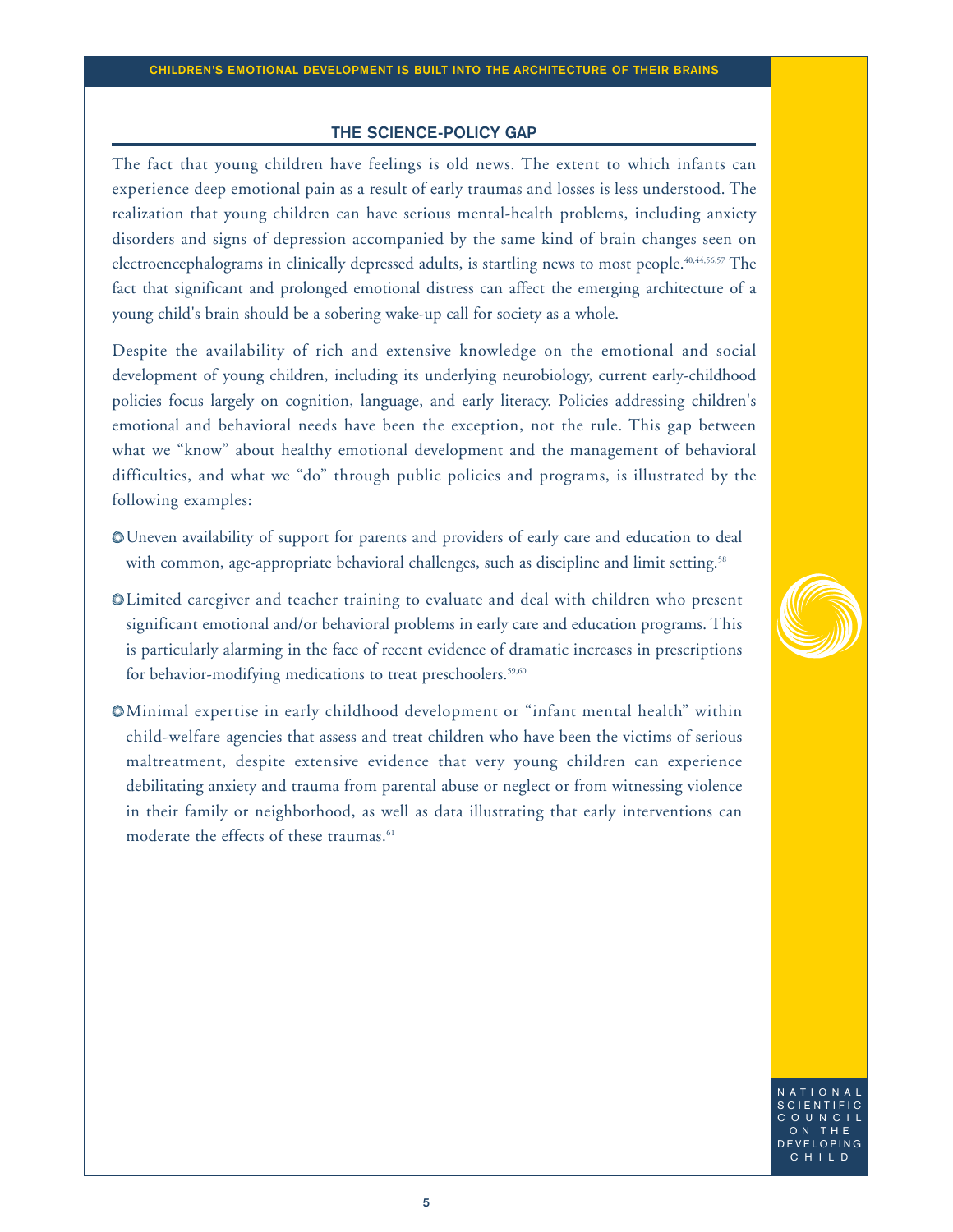## IMPLICATIONS FOR POLICY AND PROGRAMS

The science of early childhood development is sufficiently mature at the present time to support a number of well-documented, evidence-based implications for those who develop and implement policies that affect the health and well-being of young children. Five compelling messages are particularly worthy of thoughtful consideration:

- All early childhood programs, including Head Start, must balance their focus on cognition and literacy skills with significant attention to emotional and social development. Children clearly need the social and emotional capabilities that enable them to sit still in a classroom, pay attention, and get along with their classmates just as much as they need the cognitive skills required to master the reading and math concepts taught in kindergarten.<sup>62</sup>
- The rich and growing science of early emotional and social development must be incorporated into services to support parents who are struggling to manage routine behavioral difficulties in their young children, as well as those who are trying to figure out whether, when and how to deal with more serious social or emotional problems.<sup>63</sup>
- Providers of early care and education must have sufficient knowledge and skills to help children who present common behavior problems early on, particularly those who exhibit significant aggression or difficulties with attention and "hyperactivity." The achievement of this goal requires a two-pronged approach. First, greater attention must be focused on the social and emotional development of children in both pre-professional training programs and continuing professional education. Second, all early childhood programs must have access to specialized mental-health services that have professionals available to meet the needs of young children whose problems cannot be addressed adequately by front-line staff.19
- Expertise in early identification, assessment and clinical treatment must be incorporated into existing intervention programs to address the complex and currently unmet needs of young children with serious mental-health problems such as depression, anxiety and significant antisocial behaviors. Central to this challenge is the need to accurately differentiate transient emotional difficulties that reflect a "phase" that the child will outgrow from diagnosable disorders that require clinical treatment.<sup>19</sup>
- All child-welfare agencies that have responsibility for investigating suspected abuse or neglect must include a sophisticated assessment of the child's developmental status, including cognitive, linguistic, emotional and social competence. This could be accomplished through closer collaboration between child-protective services and early intervention programs for children with developmental delays or disabilities, as mandated by the recently enacted Keeping Children and Families Safe Act of 2003 (Public Law 108-36).64

NATIONAL **CIENTIFIC OUNCIL** ON THE DEVELOPING CHILD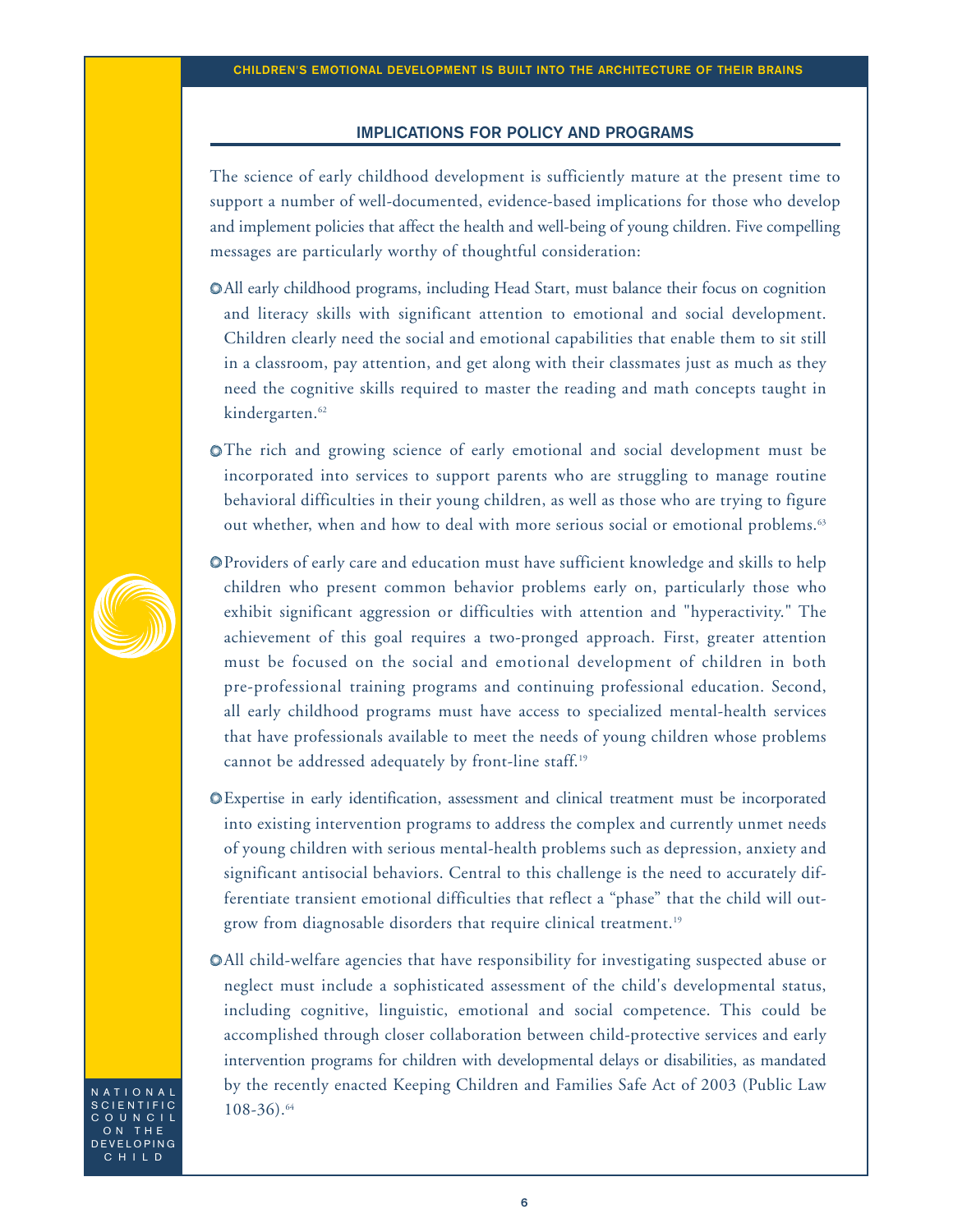These implications for policy and practice are striking in their simplicity, the extent to which they reflect common sense and their solid grounding in the science of early childhood and brain development. Closing the science-policy gap as it affects the future of our children, and therefore our society, should be an important priority for all who are engaged in public life.



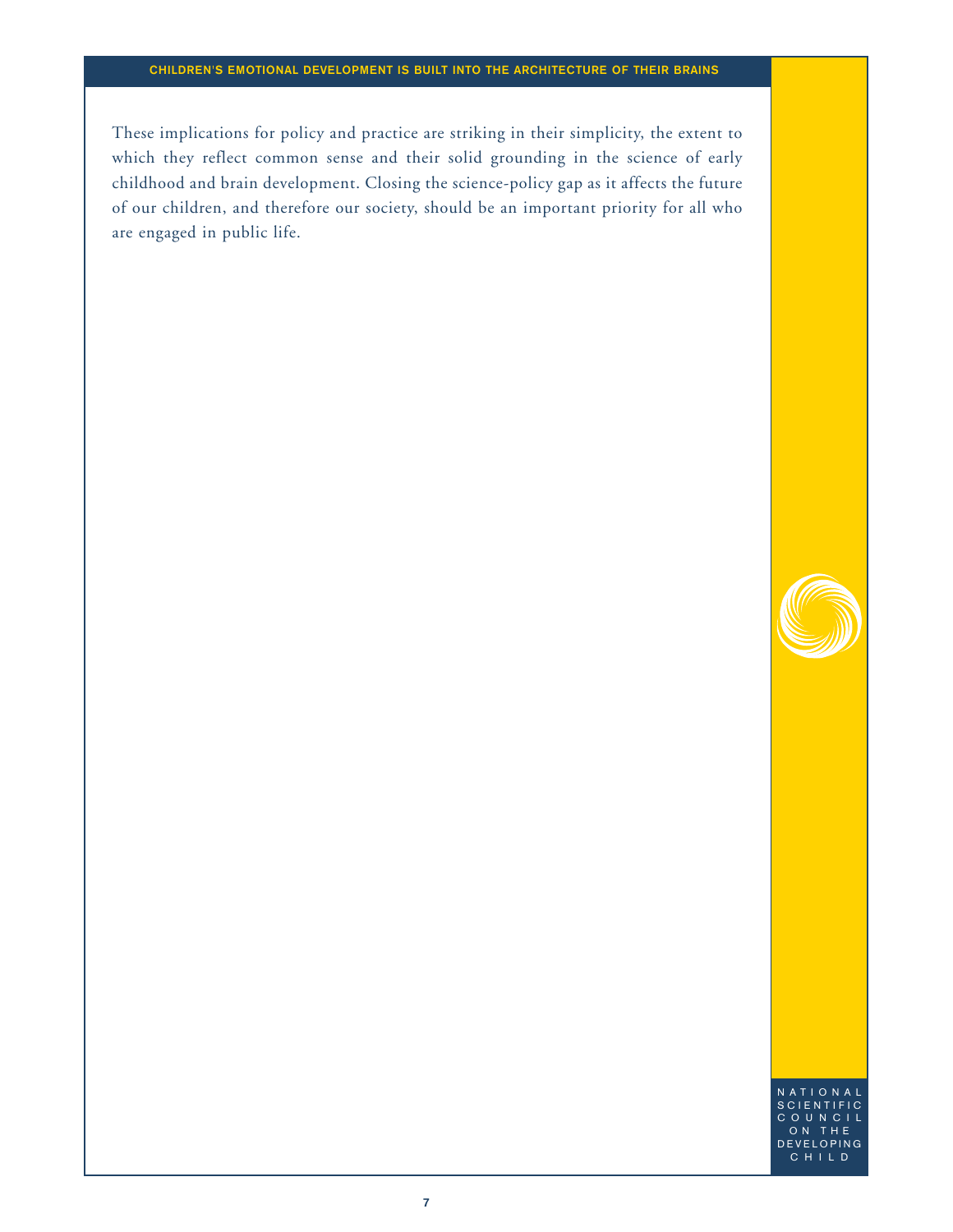NOTES



NATIONAL SCIENTIFIC COUNCIL ON THE DEVELOPING CHILD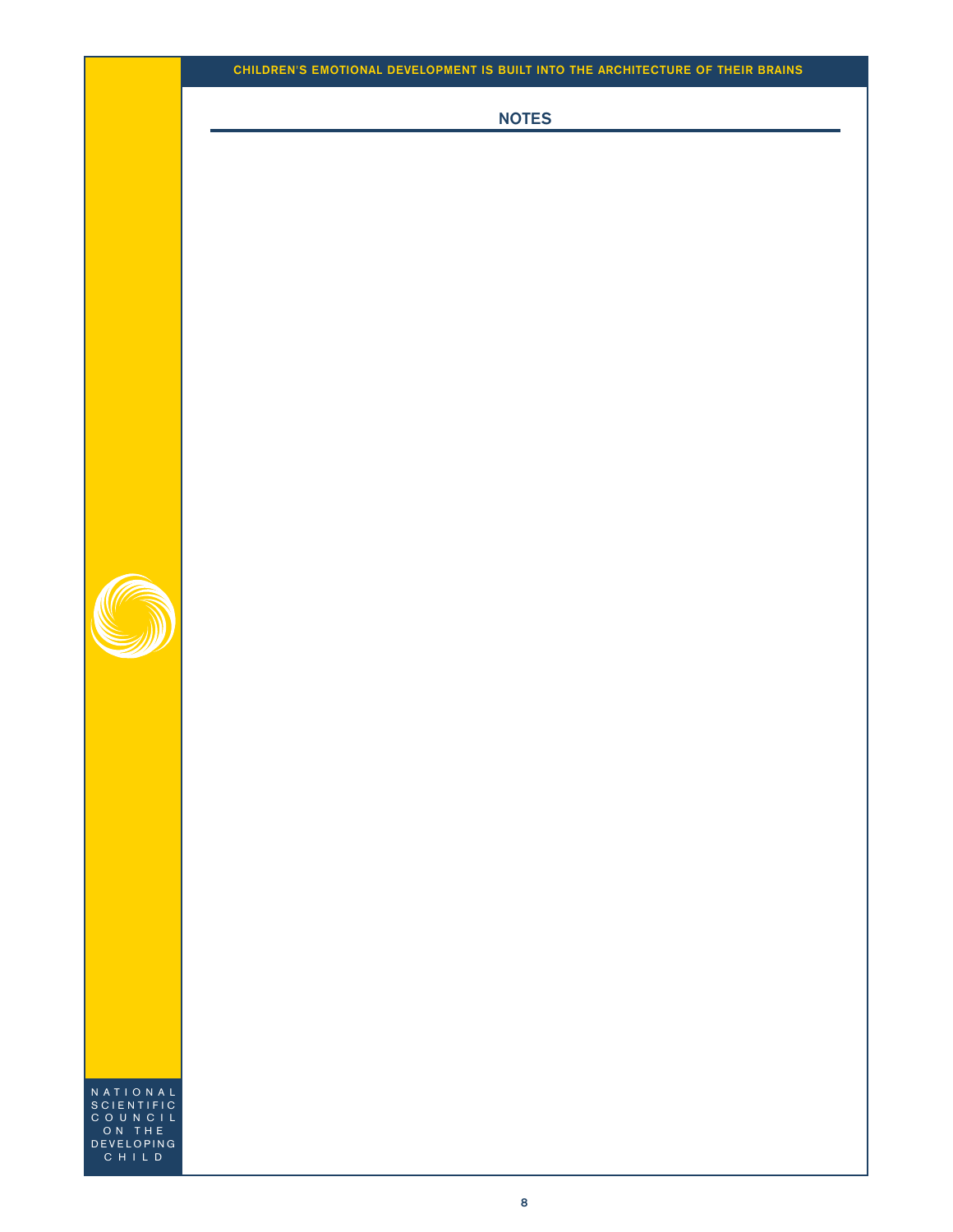## **REFERENCES**

1 Saarni, C., Mumme, D.L., & Campos, J.J. (1998). Emotional development: Action, communication, and understanding. In W. Damon (Ed.), & N. Eisenberg, *Handbook of Child Psychology, Vol. 3,* (5th Ed.), Social, emotional and personality development (pp. 237-309). New York: Wiley.

2 Thompson, R.A., & Lagatutta, K. (in press). Feeling and understanding: Early emotional development. In K. McCartney & D. Phillips (Eds.), *The Blackwell Handbook of Early Childhood Development.* Oxford, UK: Blackwell.

3 Thompson, R.A. (1994). Emotion regulation: A theme in search of definition. In N.A. Fox (Ed.), *The development of emotion regulation and dysregulation: Biological and behavioral aspects. Monographs of the Society for Research in Child Development, 59*(2-3), 25-52 (Serial no. 240).

4 Thompson, R.A. (2001). Development in the first years of life. *The Future of Children, 11*(1), 20-33.

5 Collins, W.A., & Laursen, B. (1999). Relationships as developmental contexts. *The Minnesota Symposia on Child Psychology, Vol. 30*. Mahwah, NJ: Erlbaum.

6 Dunn, J. (1993).*Young Children's Close Relationships: Beyond attachment.* Newbury Park, CA: Sage.

7 Cassidy, J. & P.R. Shaver (Eds.) (1999). *Handbook of Attachment: Theory, research, and clinical applications* (pp. 89-111). New York: Guilford.

8 Thompson, R.A. (1998). Early sociopersonality development. In W. Damon (Ed.), & N. Eisenberg (Vol. Ed.), Handbook of Child Psychology,Vol. 3, (5th Ed.), Social, emotional, and personality development (pp. 25-104). New York: Wiley.

9 Berscheid, E., & Reis, H.T. (1998). Attraction and close relationships. In D.T. Gilbert, S.T. Fiske, & G. Lindzey (Eds.), *Handbook of Social Psychology, Vol. 1,* (2nd Ed.). New York: McGraw-Hill.

10 Reis, H.T., Collins, W.A., & Berscheid, E. (2000). Relationships in human behavior and development. *Psychological Bulletin, 126,* 844-872.

11 Denham, S. (1998). *Emotional Development in Young Children.* New York: Guilford.

12 Harris, P.L. (1989). Children and Emotion: *The development of psychological understanding.* Oxford, UK: Blackwell.

13 LeDoux, J. (2000). Emotion circuits in the brain. *Annual Review of Neuroscience, 23,* 155-184.

14 Panksepp, J. (1998). *Affective Neuroscience.* London: Oxford University Press.

15 Panksepp, J. (2000). Developing mechanisms of self-regulation.*Development and Psychopathology, 12*(3), 427-442.

16 Dawson,G.,& Fischer,K.W.(Eds.) (1994).*Human Behavior and the Developing Brain.* New York: Guilford.

17 Gunnar, M.R., & Davis, E.P. (2003). Stress and emotion in early childhood. In R.M. Lerner & M.A. Easterbrooks (Eds.), *Handbook of Psychology, Vol. 6. Developmental Psychology* (pp. 113-134). New York: Wiley.

18 Fogel,A. (1993). *Developing Through Relationships: Origins of communication, self, and culture.* Chicago: University of Chicago Press.

19 Shonkoff, J.P., & Phillips, D. (Eds.) (2000). *From Neurons to Neighborhoods: The science of early childhood development. Committee on Integrating the Science of Early Childhood Development.* Washington, DC: National Academy Press.

20 Cassidy, J. (1994). Emotion regulation: Influences of attachment relationships. In N.A. Fox (Ed.), *The development of emotion regulation and dysregulation: Biological and behavioral aspects. Monographs of the Society for Research in Child Development, 59*(2-3), 228-249 (Serial no. 240).



SCIENT **OUNCIL** ON THE DEVELOPING CHILD

NATIONAL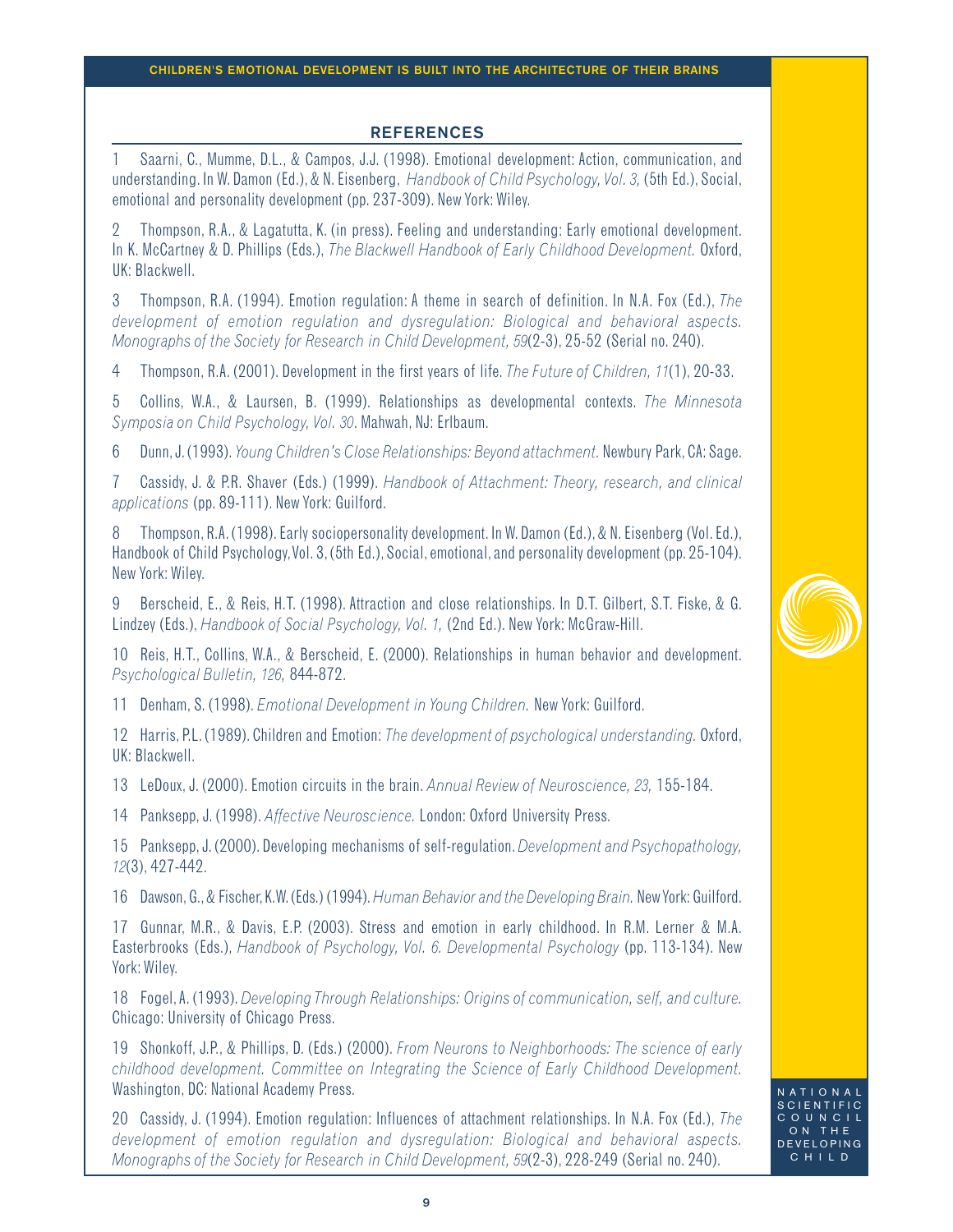21 Lewis, M. (2000). Self-conscious emotions: Embarrassment, pride, shame, and guilt. In M. Lewis & J.M. Haviland-Jones (Eds.), *Handbook of Emotions* (pp. 563-573). New York: Guilford.

22 Banerjee, M. (1997). Peeling the onion: A multilayered view of children's emotional development. In S. Hala (Ed.), *The Development of Social Cognition* (pp. 241-272). Hove, UK: Psychology Press.

23 Wellman, H.M., Harris, P.L., Banerjee, M., & Sinclair, A. (1995). *Early understanding of emotion: Evidence from natural language. Cognition and Emotion, 9,* 117-149.

24 Eisenberg, N. & Morris, A.S. (2002). Children's emotion-related regulation. In R. Kail (Ed.), *Advances in Child Development and Behavior, Vol. 30* (pp. 190-229). San Diego: Academic.

25 Buss, K.A., & Goldsmith, H.H. (1998). Fear and anger regulation in infancy: Effects on the temporal dynamics of affective expression. *Child Development, 69,* 359-374.

26 Eisenberg, N., Fabes, R., Guthrie, I., & Reiser, M. (2000). Dispositional emotionality and regulation:Their role in predicting quality of social functioning. *Journal of Personality and Social Psychology, 78,* 136-157.

27 Kopp, C.B. (1989). Regulation of distress and negative emotions:A developmental view.*Developmental Psychology, 25*(3), 343-355.

28 Barrett, K. (1998).The origins of guilt in early childhood. In J. Bybee (Ed.), *Guilt and Children* (pp. 75- 90). San Diego: Academic.

29 Lagattuta, K.H., & Wellman, H.M. (2002). Differences in early parent-child conversations about negative versus positive emotions: Implications for the development of emotion understanding. *Developmental Psychology, 38,* 564-580.

30 Davidson, R.J., Lewis, M.,Alloy, L.B.,Amaral, D.G., Bush, G., Cohen, J., et al. (2002). Neural and behavioral substrates of mood and mood regulation. *Biological Psychiatry, 52(*6), 478-502.

31 Posner, M., & Rothbart, M. (2000). Developing mechanisms of self-regulation. *Development and Psychopathology, 12*(3), 427-442.

32 Damasio A.R. (1999)*. The Feeling of What Happened.* New York: Harcourt Brace.

33 Davis, M. (1992).The role of the amygdala in fear and anxiety. *Annual Review of Neuroscience, 15,* 353-375.

34 LeDoux, J.E. (1996). *The Emotional Brain.* New York: Simon & Schuster.

35 Bush, G., Luu, P., & Posner, M.I. (2000). Cognitive and emotional influences in anterior cingulate cortex. *Trends in Cognitive Sciences, 4*(6), 215-222.

36 Rothbart, M.K., & Bates, J.E. (1998). Temperament. In W. Damon (Ed.), & N. Eisenberg (Vol. Ed.), *Handbook of Child Psychology Vol. 3,* (5th Ed.), Social, emotional and personality development (pp. 105- 176). New York: Wiley.

37 Rothbart, M.K., Derryberry, D., & Posner, M.I. (1994). A psychobiological approach to the development of temperament. In J.E. Bates & T.D. Wachs (Eds.), *Temperament: Individual differences at the interface of biology and behavior* (pp. 83-116). Washington, DC: American Psychological Association.

38 Kochanska, G. (1997). Multiple pathways to conscience for children with different temperaments: From toddlerhood to age 5. *Developmental Psychopathology, 33,* 228-240.

39 Teti, D.M., & Candelaria, M.A. (2002). Parenting competence. In M.H. Bornstein (Ed.), *Handbook of Parenting, Vol. 4.* Social conditions and applied parenting (2nd Ed.) (pp. 149-180). Mahwah, NJ: Erlbaum.

40 Shaw,D.S.,Owens,E.B.,Giovannelli,J.,& Winslow,E.B.(2001).Infant and toddler pathways leading to early externalizing disorders. *Journal of the American Academy of Child & Adolescent Psychiatry, 40, 36-43.* 

41 Ashman, S.B., & Dawson, G. (2002). Maternal depression, infant psychobiological development, and risk for



N A T I O N A I **CIENTIFIC** OUNC<sub>IL</sub> ON THE DEVELOPING CHILD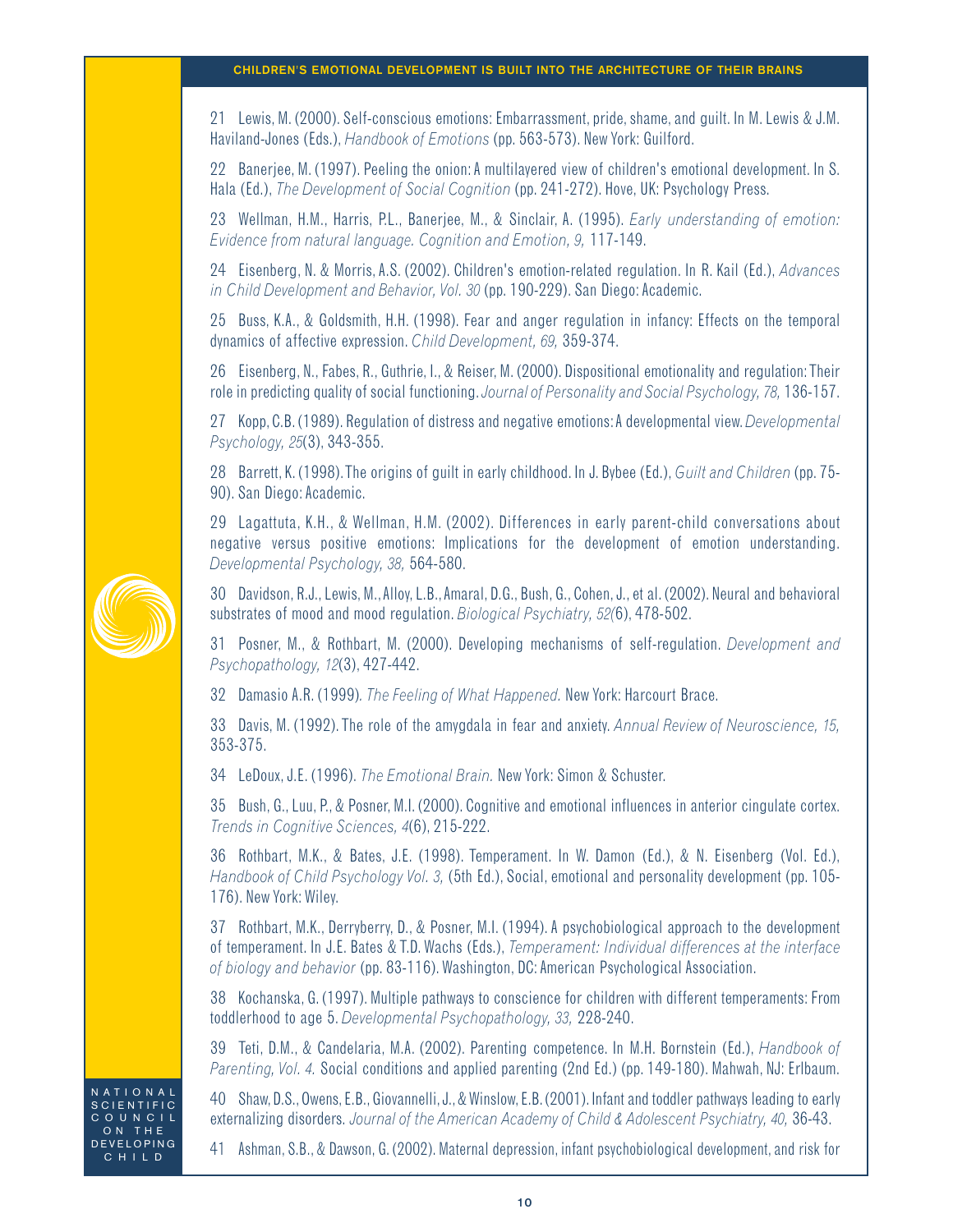depression. In S.H. Goodman & I.H. Gotlib (Eds.),*Children of Depressed Parents* (pp. 37-58).Washington, DC: American Psychological Association.

42 Rubin, K.H., Burgess, K.B., Dwyer, K.M., & Hastings, P.D. (2003). Predicting preschoolers' externalizing behaviors from toddler temperament, conflict, and maternal negativity. *Developmental Psychology, 39,* 164-176.

43 Vasey, M.W., & Dadds, M.R. (2001)*. The Developmental Psychopathology of Anxiety.* London: Oxford University Press.

44 Dawson, G., & Ashman, D.B. (2000). On the origins of a vulnerability to depression:The influence of the early social environment on the development of psychobiological systems related to risk of affective disorder. In C.A. Nelson (Ed.),The effects of early adversity on neurobehavioral development. Minnesota Symposia on Child Psychology, Vol. 31 (pp. 245-279). Mahwah, NJ: Erlbaum.

45 Cummings, E.M., & Davies, P. (1994). *Children and Marital Conflict.* New York: Guilford.

46 Reid, J.B., Patterson, G.R., & Snyder, J. (2002). *Antisocial Behavior in Children and Adolescents: A developmental analysis and model for intervention.* Washington, DC: American Psychological Association.

47 Thompson, R.A., & Calkins, S. (1996). The double-edged sword: Emotional regulation for children at risk. *Development and Psychopathology, 8*(1), 163-182.

48 Davies, P.T., & Forman, E.M. (2002). Children's patterns of preserving emotional security in the interparental subsystem. *Child Development, 73,* 1880-1903.

49 Glaser, D. (2000). Child abuse and neglect and the brain - A review. *Journal of Child Psychology and Psychiatry, 41,* 97-118.

50 De Bellis, M.D., Keshavan, M.S., Clark, D.B., Casey, B.J, Giedd, J.B., Boring, A.M., et al. (1999). Developmental traumatology, Part 2: Brain development. *Biological Psychiatry, 45,* 1271-1284.

51 Denham, S.A., Blair, K.A., DeMulder, E., Levitas, J., Sawyer, K.,Auerbach-Major, S., & Queenan, P. (2003). Preschool emotional competence: Pathway to social competence. *Child Development, 74,* 238-256.

52 Halberstadt, A.G., Denham, S.A., & Dunsmore, J.C. (2001). Affective social competence. *Social Development, 10,* 79-119.

53 Rubin, K.H., Coplan, R.J., Nelson, L.J., Cheah, C.S.L., & Lagace-Seguin, D.G. (1999). Peer relationships in childhood. In M.H. Bornstein & M.E. Lamb (Eds.), *Developmental Psychology: An advanced textbook* (4th Ed.) (pp. 451-501). Mahwah, NJ: Erlbaum.

54 Graham-Berman, S.A., & Hughes, H.M. (2003). Intervention for children exposed to interparental violence (IPV):Assessments of needs and research priorities.*Clinical Child & Family Psychology Review, 6,* 189-204.

55 Scheeringa, M.S., & Zeanah, C.H. (1995). Symptom expression and trauma variables in children under 48 months of age. *Infant Mental Health Journal, 16*(4), 259-270.

56 Dawson, G., Frey, K., Panagiotides, H.,Yamada, E. Hessl, D., & Osterling, J. (1999). Infants of depressed mothers exhibit atypical frontal electrical brain activity during interactions with mother and with a familiar, nondepressed adult. *Child Development, 70,* 1058-1066.

57 Shaw, D.S., Gilliom, M., Ingoldsby, E.M., & Nagin, D.S. (2003).Trajectories leading to school-age conduct problems. *Developmental Psychology, 39,* 189-200.

58 Knitzer, J. (2001). *Building Services and Systems to Support the Healthy Emotional Development of Young Children: An action guide for policymakers.* New York: National Center for Children in Poverty, Columbia University Mailman School of Public Health.



NATIONAL SCIENTIFIC  $ULNCLL$ ON THE DEVELOPING CHILD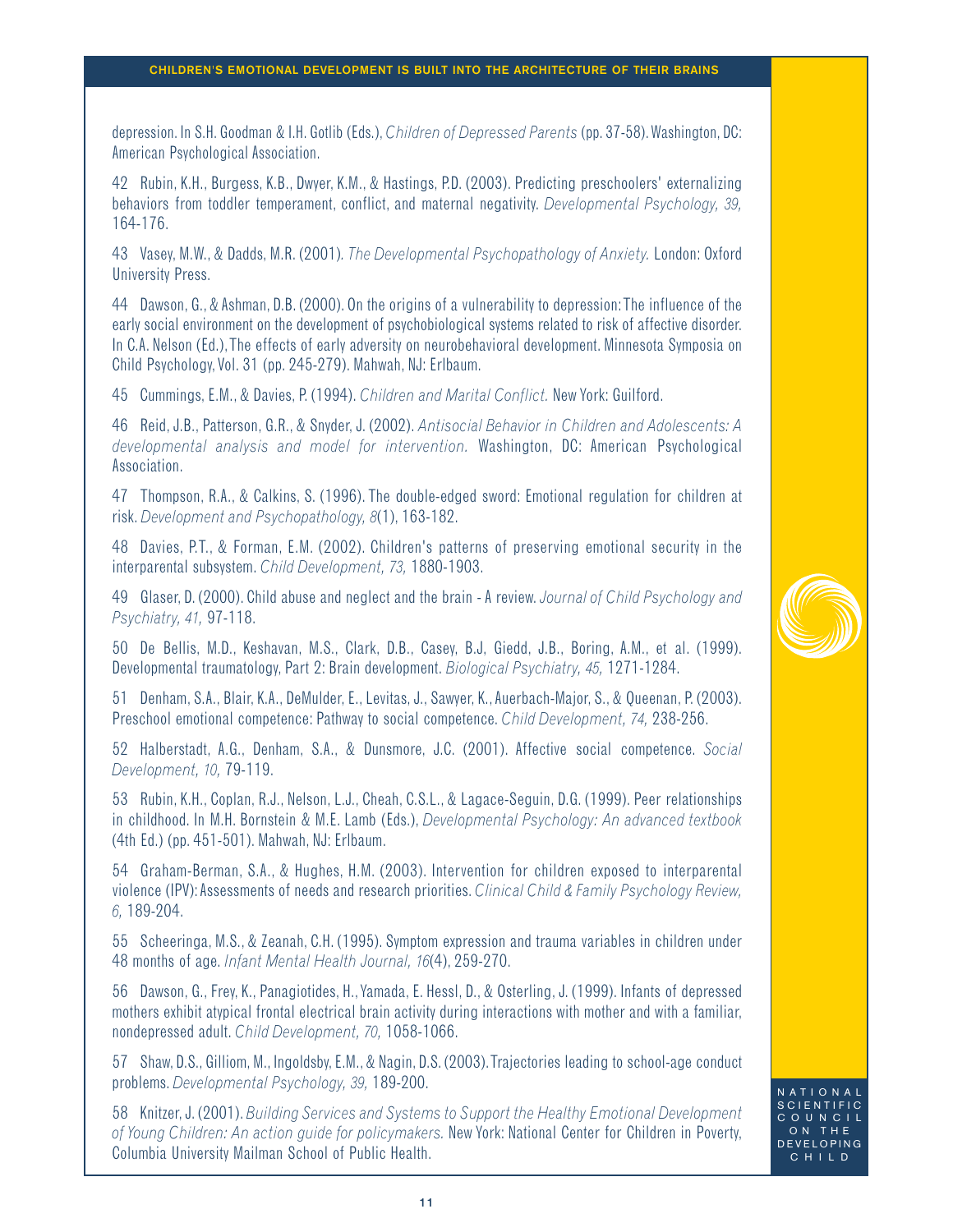59 Knitzer, J. (2000). Early childhood mental health services:A policy and systems development perspective. In J.P. Shonkoff & S.J. Meisels (Eds.),*Handbook of Early Childhood Intervention* (2nd Ed.) (pp. 416-438). New York: Cambridge University Press.

60 Zito, J., Safer, D., dosReis, S., Gardner, J., Boles, M., & Lynch, F. (2000). Trends in the prescribing of psychotropic medications to preschoolers. *Journal of the American Medical Association, 283,* 1025-1030.

61 Melton, G.B., & Thompson, R.A. (2002). The conceptual foundation: Why child protection should be neighborhood-based and child-centered. In G.B. Melton, R.A. Thompson, & M.A. Small (Eds.), *Toward a Child-centered, Neighborhood-based Child Protection System: A report of the Consortium on Children, Families, and the Law* (pp. 3-27). Westport, CT: Praeger.

62 Thompson, R.A., & Raikes, H.A. (in preparation). Early socioemotional development and the roots of school readiness. In J. Knitzer, R. Kaufmann, & D. Perry (Eds.), *Early Childhood Mental Health.* Baltimore, MD: Paul H. Brookes Publishing Co.

63 Brooks-Gunn, J., Berlin, L.J., & Fuligni,A.S. (2000). Early childhood intervention programs: What about the family? In J.P. Shonkoff & S.J. Meisels (Eds.), *Handbook of Early Childhood Intervention* (2nd Ed.) (pp. 549-577). New York: Cambridge University Press.

64 Thompson, R.A. & Flood, M.F. (2002).Toward a child-oriented child protection system. In G. B. Melton, R.A. Thompson, & M.A. Small (Eds.),*Toward a Child-centered, Neighborhood-based Child Protection System: A report of the Consortium on Children, Families, and the Law* (pp. 155-194).Westport, CT: Praeger.

*Suggested Citation:* National Scientific Council on the Developing Child, *Children's emotional development is built into the architecture of their brains.* (2004), Working Paper No. 2.

NATION SCIENTIFIC COUNCIL ON THE DEVELOPING CHILD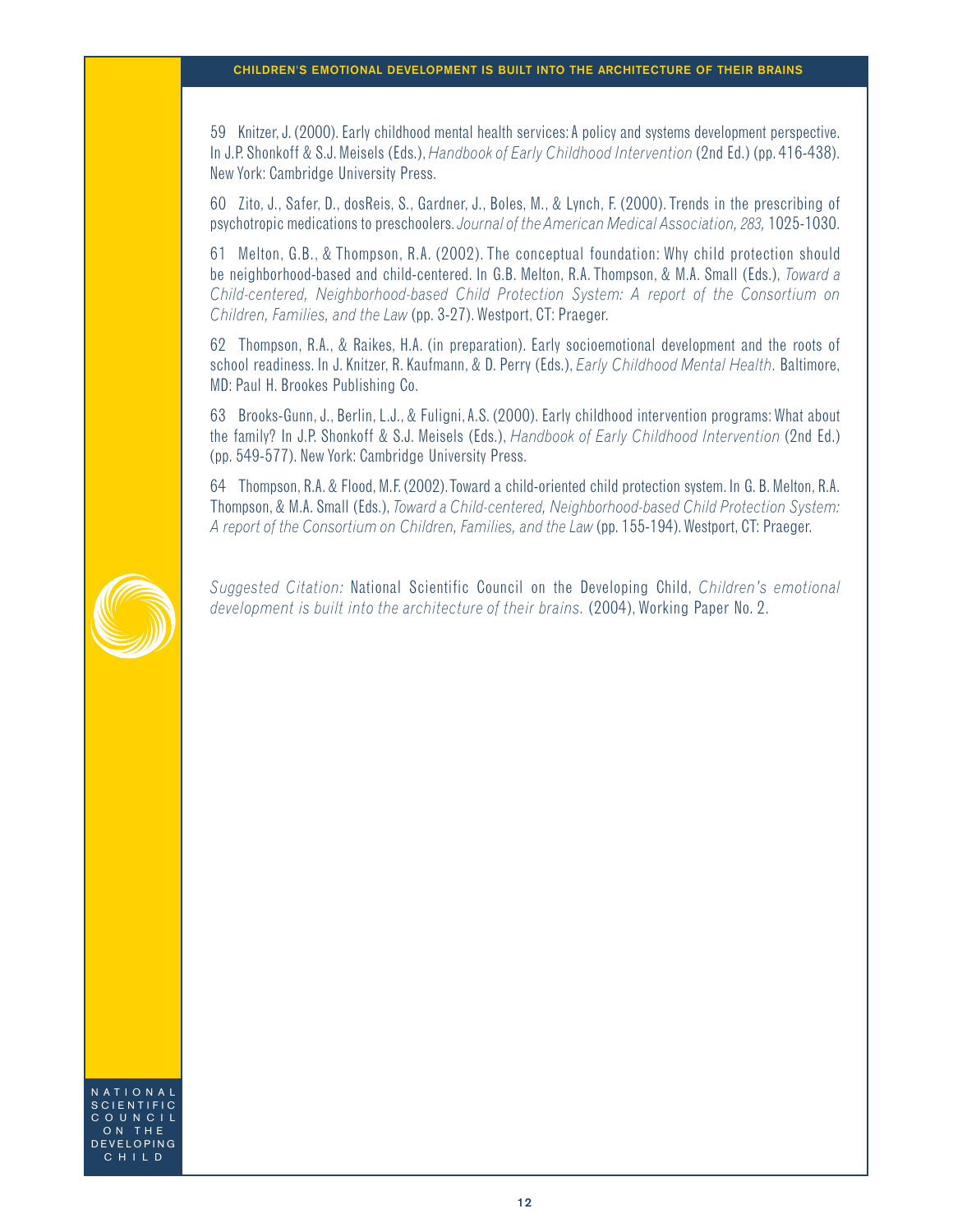# CONTRIBUTING MEMBERS

Susan Nall Bales President The FrameWorks Institute

#### W. Thomas Boyce, M.D.

Professor of Epidemiology and Child Development Division of Health and Medical Sciences University of California, Berkeley

James Heckman, Ph.D. Henry Schultz Distinguished Service Professor of Economics **Director** Economics Research Center, Department of Economics University of Chicago

> Arthur J. Rolnick, Ph.D. Senior Vice President and Director of Research Federal Reserve Bank of Minneapolis

# COUNCIL PARTNERS

The FrameWorks Institute

The Johnson & Johnson Pediatric Institute

The National Conference of State Legislatures

# COUNCIL SPONSORS

The John D. and Catherine T. MacArthur Foundation

The Buffett Early Childhood Fund

The Susan A. Buffett Foundation

# COUNCIL WORKING PAPER SERIES

WORKING PAPER #1 – Young Children Develop In An Environment Of Relationships WORKING PAPER #3 – Excessive Stress Disrupts the Architecture of the Developing Brain WORKING PAPER #4 – Early Exposure To Toxic Substances Damages Brain Architecture

NATIONAL SCIENTIFIC COUNCIL ON THE DEVELOPING CHILD

THE HELLER SCHOOL, BRANDEIS UNIVERSITY MS 077 • Waltham, MA 02454-9110 • 781-736-3822 • fax 781-736-3773 • www.developingchild.net